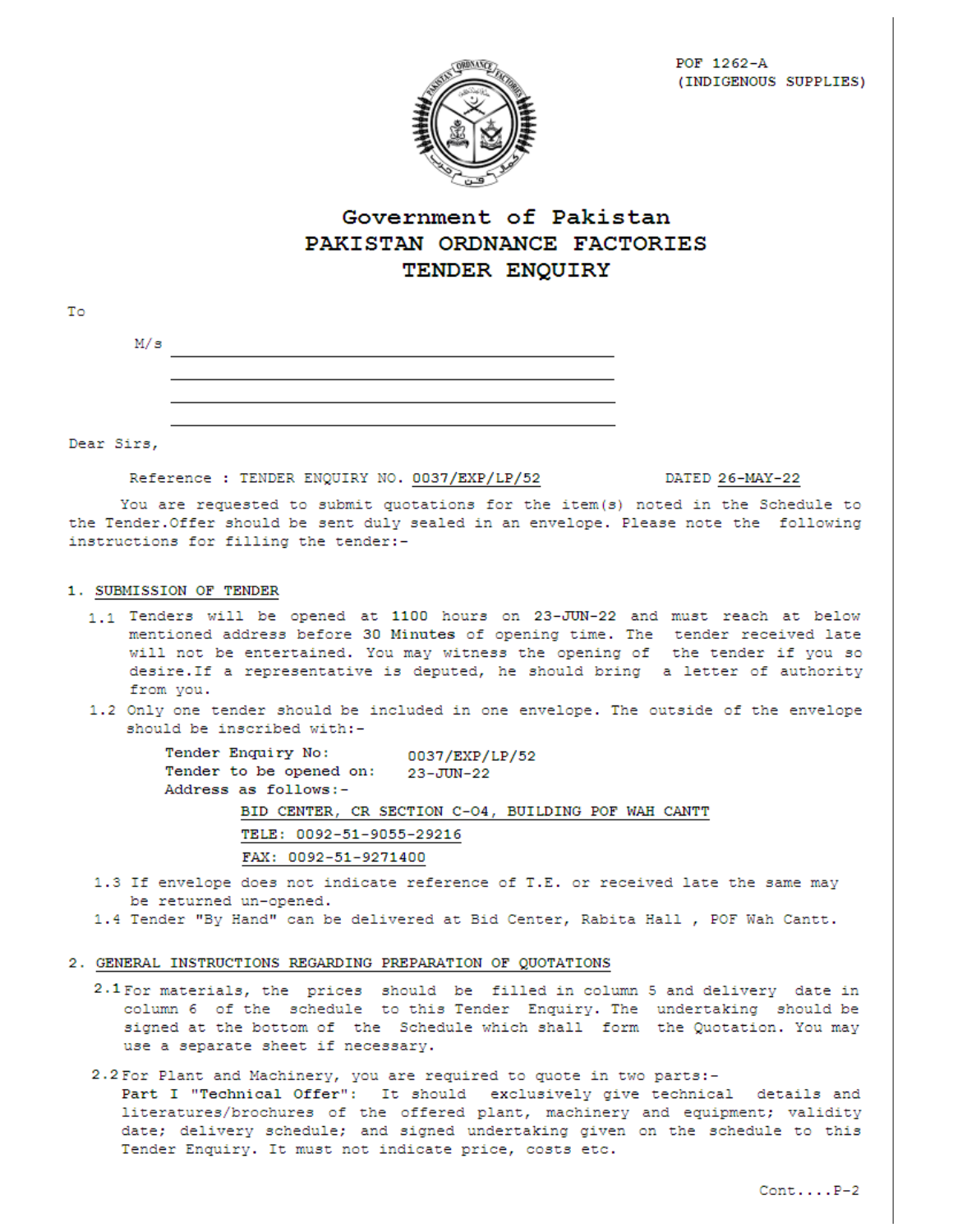Part II "Commercial Offer": It should indicate the commercial terms e.g.price, terms of payment, mode of payment, mode of supply.

Each part should be placed in a separate sealed cover. The envelopes should be inscribed with: Part I "Technical Quotation without Price" and Part II "Commercial Quotation with Price".

- 2.3 The quotation must remain valid for, at least 90 days from the date of open of tenders.
- 2.4 The quotation should hold good for any reduced or enhanced quantities without notice.
- 2.5 In the event of non-acceptance of offer, intimation may be given to the Tenderers on their request.
- 2.6 Conditional offers or alternative offers are likely to be ignored.
- 2.7 Quotations should be based on:-

F.O.R. station of despatch basis, i.e. delivered free on rail, inclusive of packing and forwarding charges. The stores will be booked under Military Credit Note, to be provided by the purchaser.

and/or

Free delivery at POF's stores at WAH CANTT

In this case Octroi duty will be payable by the supplier.

- 2.8 Taxes and Duties etc. where applicable, must be shown separately, quoting refrences to Registration No. in cases of Sales Tax and relevent authority in the case of others. Offers without these clarifications and inclusive of Taxes and Duties may be ignored.
- 2.9 Taxes and duties levied on or after Tender opening date or on or after the date offer was signed and despatched will be allowed to include in the offered rates.
- 2.10 "Suppliers will furnish a certificate, issued by Excise & Taxation deptt:, that he has cleared all Proffessional Tax payable by him" offers recieved without this certificate will be rejected.
- 2.11 supplier will render necessary information regarding hazardous effects on environment, of the material/products supplied by them, in their quotations and shipping/despatch documents.
- $2.12$ If the requisite information is not furnished on the T.E forms or offer received is not conformity with the requirement of the T.E such offer shall be ignored.

#### 3. INSPECTION

- $3.1$  Supplies shall be subject to the inspection and acceptance by the competent inspection authority nominated by the Purchaser, who will arrange it at his own cost. Inspection facilities such as tools, test equipment, instruments etc will, however, be provided by the Suppliers in accordance with the relevant specifications.
- 3.2 Where considered necessary by the Purchaser, stores may be obtained on Warranty/Guarantee, subject to inspection on receipt. Rejected stores will be removed and replaced with the acceptable stores by the Supplier at his own expense, with in a specified time.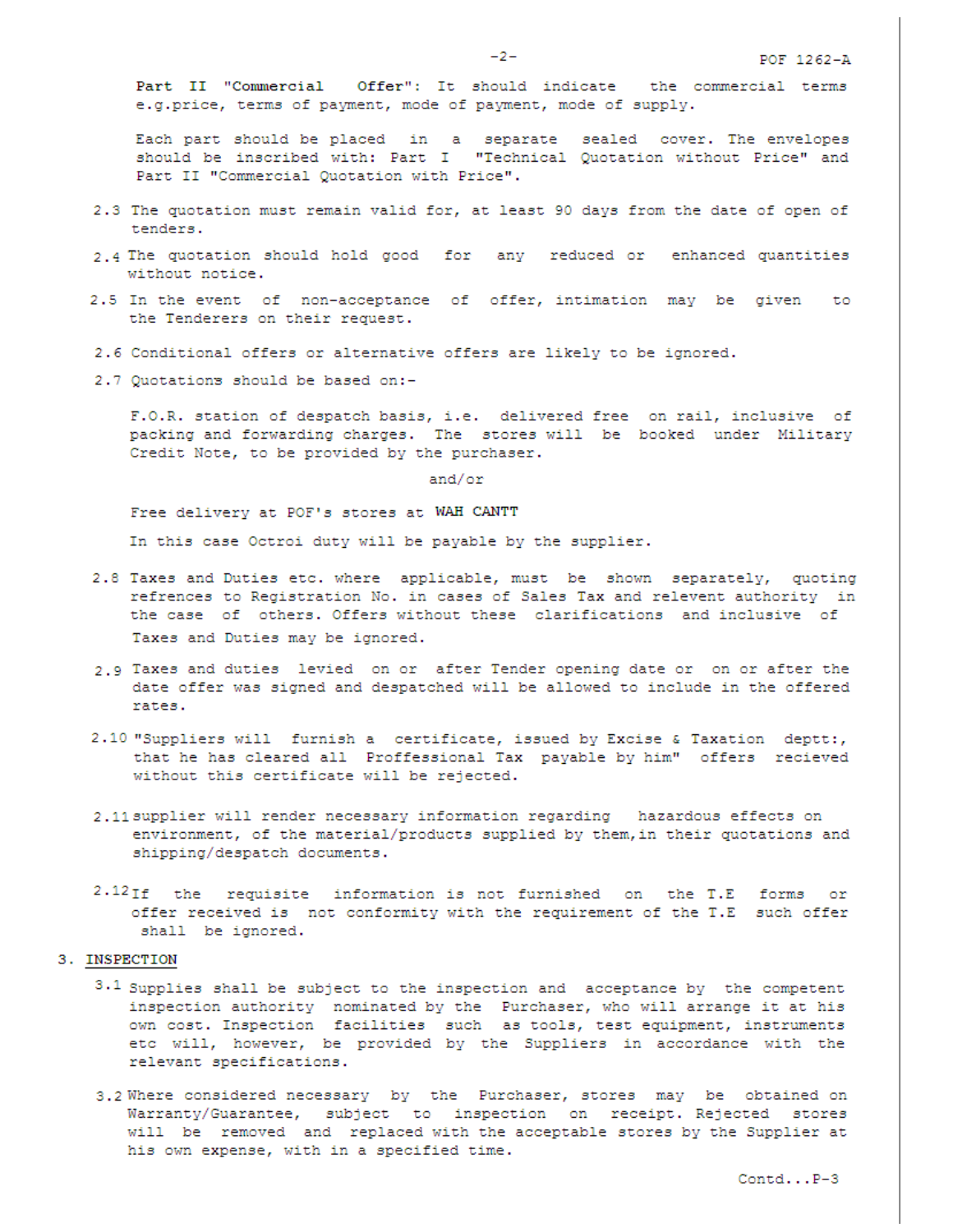#### 4. TENDER FEE

The tender must be accompanied by a non-refundable fee by means of a crossed postal order/pay order for Rs. 500/- in favour of:

#### MD-EXPLOSIVES

#### 4.1 TENDER SAMPLE

Where required, offer must accompany tender sample., strictly according to the description and specification given in Tender Enquiry. Offer not accompanied by tender sample will NOT be entertained excepting the established and reputable firms who have either previously satisfactorily supplied the same or similar stores or have submitted an acceptable sample thereof against previous T.E.

#### 5. BID MONEY

5.1 Bid Money at the rate of 2% (for registered firms) and 5% (for unregistered firms) of the quoted value should accompany the tender in the shape of Deposit at Call Receipt/Pay Order/Banker's cheque, from a scheduled Bank drawn in favour of:-

#### MD-EXPLOSIVES

Tenders received without Bid Money will be rejected.

5.2 Bid Money of the unsuccessful tenderers will be returned as soon as the scrutiny of the tenders is completed. Bid Money of the successful tenderers will be retained untilthe contract is finalised. Bid Money will be forfeited in case the quotation is withdrawn before the expiry of its validity date.

#### 5.3 State owned organizations are not required to provide Bid Money.

#### 6. ACCEPTANCE OF OFFERS

 $6.1$  POF may reject all bids or proposals at any time prior to the acceptance of a bid or proposals, but is not required to justify grounds for its rejection. POF Shall incur no liability towards suppliers or contractors who have submitted bids or proposals.

#### 6.2 PERFORMANCE BOND

- (a) The successful bidders shall provide performance bond at the rate, prescribed by POF Board according to the value of contract, which shall not exceed 10% of contract value in the form of Deposit At Call Receipt from a scheduled Bank; or, an un-conditional Bank Gaurantee valid for 12 months (03 months extendable to 12 months in case of cloth items required by Clothing Fy.) after receipt of store in POFs on a prescribed format. The performance Bond will be in favour of CMA(POF) Wah Cantt. It will be returned on satisfactory completion of contract.
- (b) If the Supplier fails to furnish the Performance Bond within the specified time, such failure will constitute a breach of the contract and the Purchaser shall be entitled to make other arrangements for purchase of the stores at the risk and expense of the Supplier.

 $\texttt{Control} \ldots \texttt{.p-4}$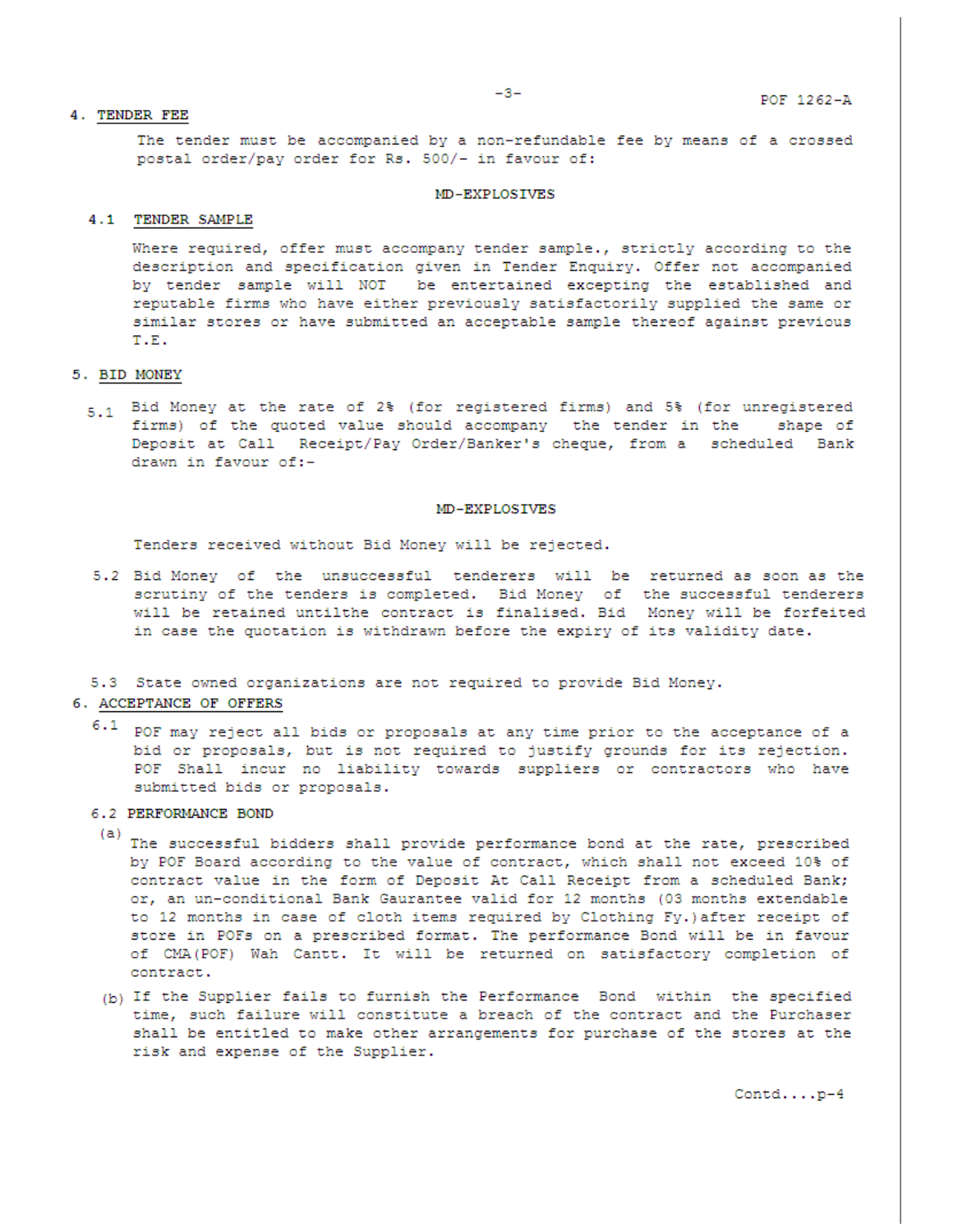6.4 FAILURE TO SUPPLY THE STORES

All deliveries must be completed by the specified date. In case of failure to deliver the stores within the scheduled time should have arisen from "Force Majeure", which the purchaser may admit as reasonable ground for further time, he will allow such additional time as he may consider to have been required by the circumantances of the case. Otherwise, he will be entitled, at his discretion, to cancel the contract; and/or claim liquidated damages upto 2% but not less than 1% of the contract price of the items and their quantities for each and every month or part of a month, beyond the specified delivery date, during which these may not be delivered, subject to a maximum of 10% of the total contract value; or, to purchase from elsewhere, the unsupplied stores at the risk and cost of the supplier.

#### 6.5 PAYMENT

Payment will be made by the CMA (POF) through crossed cheque on receipt/ acceptance of stores on our prescribed bill form supported by receipt voucher on part/full supply basis.

- (a) Payment of duties/Taxes including professional tax (where applicable) must be supported by proof of having paid these to concerned Govt. Taxation Deptt.
- 7. SECURITY OF INFORMATION

The tenderer and his employees must not communicate any information relating to the sale/purchase of stores under this enquiry to any person other than the manufacturer or to any press or agent not authorised in writing by POFs to receive it.

Please return the Schedule to the Tender duly signed by the specified date, alongwith the specifications, drawings etc.if any, enclosed herewith even if you are unable to quote.

WARNING In case the firm abstain from making offers or fail to return/ acknowledge the tender form by the specified date on three consecutive occasions, no further tender enquiry may be issued to them and their names would liable to remove from the approved list.

Yours faithfully

( M. JAVED AHMED ) MANAGER PURCHASE (X) EXPLOSIVES FACTORY

**URGENT** 

Tele 0092-51-9055-29216